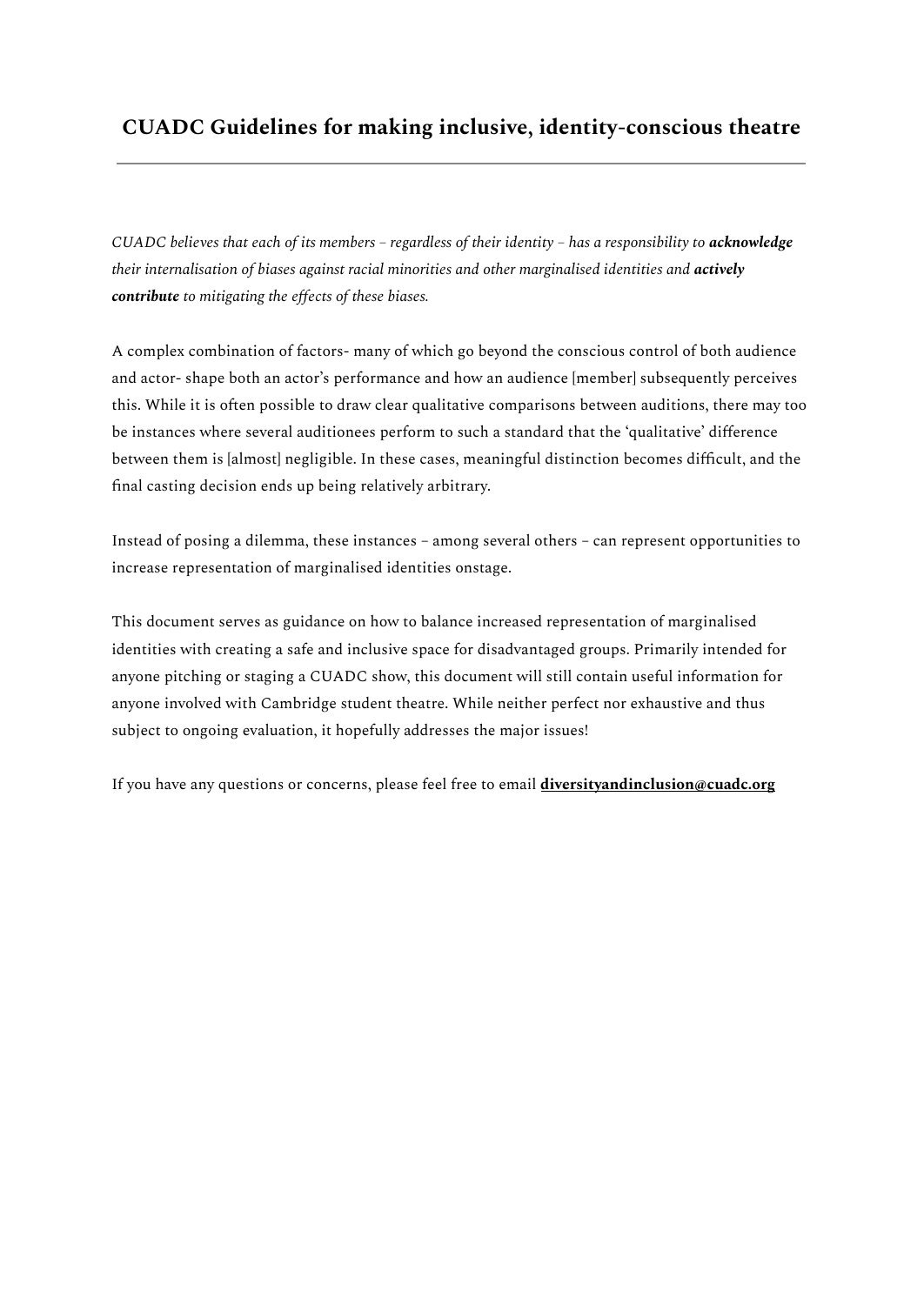The first section of this document sets out terms commonly used to signal inclusive casting, explaining the differences between each, intending to foster a collective understanding of what these terms mean and to ensure careful, consistent *usage*.

#### **1. 'Identity-blind' (race/colour-blind; gender-blind/neutral; ability-blind etc.)**

Typically, the 'identity-blind' label implies that differences in race or skin colour **play no role** in determining an auditionee's suitability for a given role. While users may consciously intend to consider auditionees irrespective of racial, gender or ability markers, phrasal iterations of identity-blindness misleadingly suggest that unconscious bias is disposable, that an actor's performance is somehow immune to the social reflexes with which we daily label bodies based on pre-existing racial, gender, sexuality, and ability norms, as well as to the assumptions these categorisations engender.

# **Therefore, CUADC discourages use of any such term that implies a disregard for identity markers: these constitute pseudo-inclusivity.**

#### **2. 'Non-traditional'**

This label predominantly applies to texts with longstanding performance traditions and theatre that draws on historical events. Its usage is self-explanatory, signifying a departure from traditional gender norms or a traditional historical narrative. It is important to note that this differs from race-blind and gender-blind in its intentional subversion of traditional power dynamics, or its divergence from historic performance norms.

Examples include *Hamilton* (where BIPOC actors play the white 'founders' of America); Iqbal Khan's 2015 production of *Othello* (where a Black actor played Iago); Michelle Terry's 2018 production of *Hamlet* (where a male actor played Ophelia)*.* In this way, non-traditional encourages creatives and audiences alike to draw out new dimensions in familiar characters and narratives.

#### **3. 'Identity-conscious' (colour-conscious; gender-conscious; ability-conscious etc.)**

The label 'identity-conscious' considers the visible aspects of an auditionee's identity in relation to that of a character rather than attempting to ignore these aspects. For instance: how does casting a BIPOC, trans or disabled actor reconfigure the character's narrative and what happens to them; the dynamics of relationships within a play; the overall message?

Inevitably, gender-conscious casting is not as feasible for writing less than 70 years old, due to the need to preserve the writer's artistic licence. However, where characters are neither racialised nor written as disabled, the CUADC encourages production teams to consider the above questions as a starting point rather than assuming the existence of a supposed 'neutral' identity when this is in fact the white, able, cisgender body that imagination defaults to.

CUADC recognises identity-conscious casting as an intentional approach that actively acknowledges race, gender and ability both as part of the casting process and post-casting (character development during rehearsals and audience perception during performance).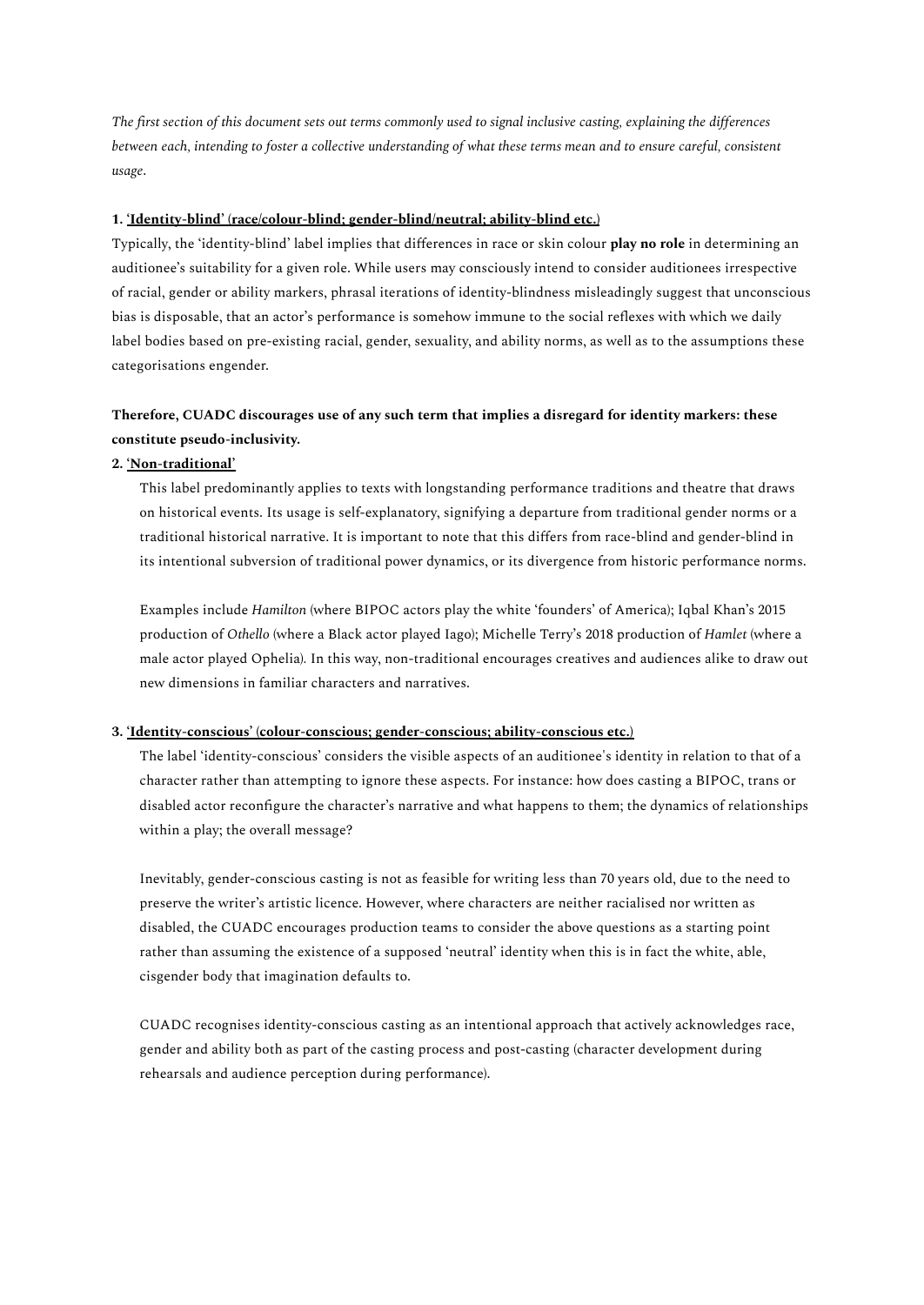The second part of this document lists recommendations specific to different marginalised groups and advice on reducing *disadvantage, aiming to maximise identity-conscious casting practice while prioritising the health, safety, and emotional wellbeing of those concerned.*

### **Specific recommendations: Gender**

- Where applicable, list character's gender rather than auditionee's gender, to accommodate auditionees with non-traditional gender identities.
- · Encourage, but do not mandate pre-casting pronoun sharing to minimise the discomfort of auditionees whose gender identity is frequently misread, but also to avoid coercing auditionees into outing themselves or labelling themselves where they do not feel comfortable doing so.
- In the case of new [student] writing where gender plays no central part in a character's narrative, the CUADC encourages production teams to leave characters' gender identities entirely open.

*For more detailed guidance on making the audition process as trans-inclusive as possible, please see [this](https://docs.google.com/document/d/1hZ4xFLYOFeDBz3nc468GaZdHA5cRwpfw8Mz3e_2ayQI/edit?usp=sharing&fbclid=IwAR0ylprM3UWncFQ0d_dtxGJwYs59yF_w4PUo4VsfX68gXwc9YMIi3eTC5nk) [document](https://docs.google.com/document/d/1hZ4xFLYOFeDBz3nc468GaZdHA5cRwpfw8Mz3e_2ayQI/edit?usp=sharing&fbclid=IwAR0ylprM3UWncFQ0d_dtxGJwYs59yF_w4PUo4VsfX68gXwc9YMIi3eTC5nk) from the Cambridge Trans Theatre Collective*

## **Specific recommendations: Race & Visible Disability**

- · In a tie-breaker situation where multiple actors reach an equally castable standard, CUADC encourages production teams – in the interests of minority representation – to prioritise those with marginalised identities, especially visibly belonging to racial minorities and actors with visible disabilities.
- It is important to think critically about the implications of a particular casting or creative choice: For example, does a particular casting decision reinforce or perpetuate negative stereotypes about people with disabilities or racial minorities?
- In cases where roles are open to all actors regardless of identity, it is unfair to expect that disabled actors or those belonging to a racial, cultural or religious minority will be open to incorporating this into their role. Thus, CUADC advises against casting actors **solely** based on their identity.
- In cases where a role is exclusively open to BIPOC or to disabled actors, it may be more acceptable to consider how the auditioning actor's specific racial/cultural identity or specific disability affects a character's narrative, if at all.
- · CUADC advises against othering, pseudo-inclusive casting process measures such as "BME drop-in hour". When considering possible implementations, CUADC urges production teams to think productively and sincerely about their impact on marginalised and disadvantaged groups, instead of engaging in self-interested, performative allyship.